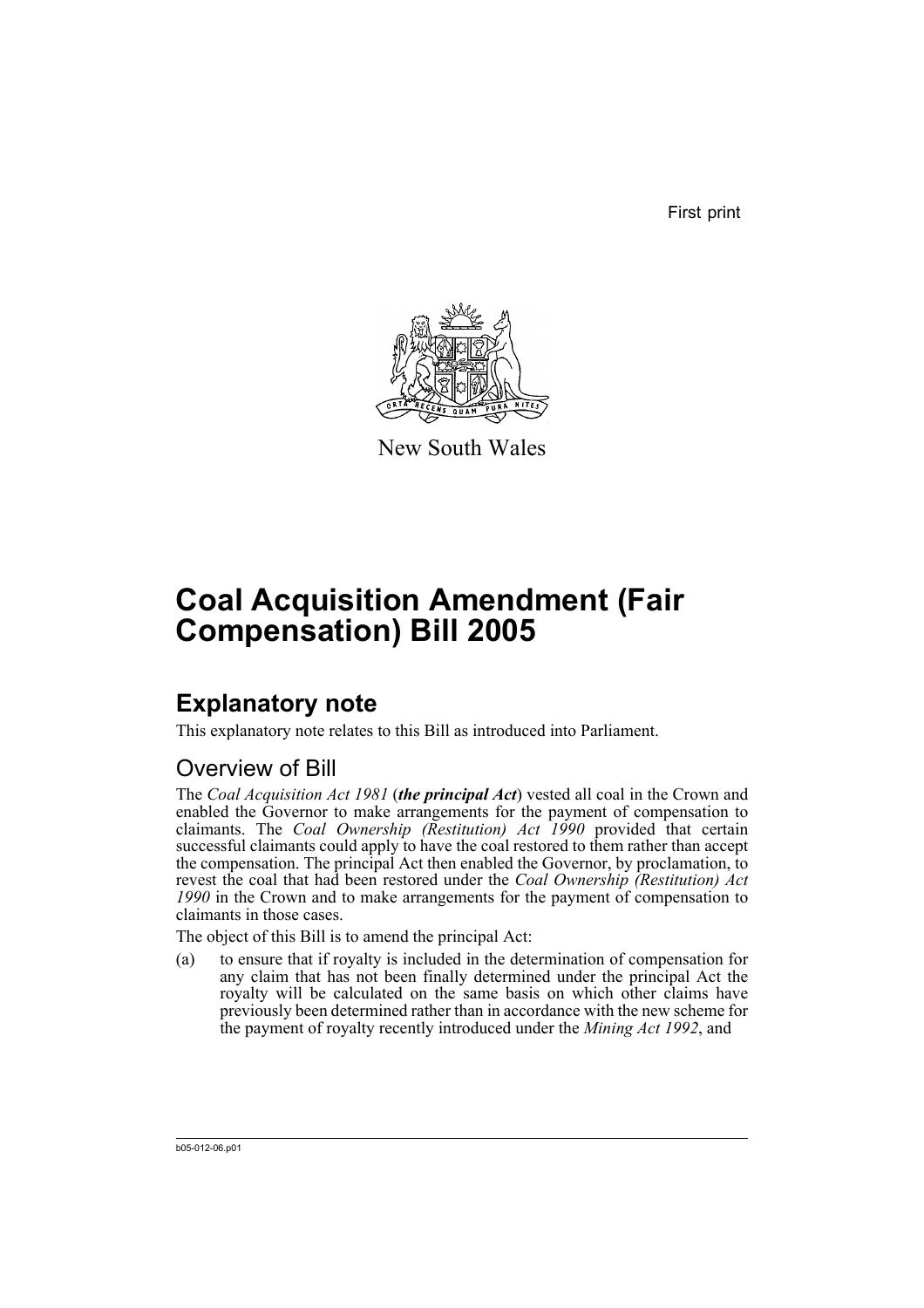Explanatory note

- (b) to make it clear that compensation for loss of "super royalty" can be paid in relation to appropriate claims, but only for periods occurring before the repeal of the provisions of the *Mining Regulation 2003* that allowed the payment of super royalty, and
- (c) to provide that a payment of compensation under the principal Act is not to take into account any arrangements required to be entered into under the *Mining Act 1992* by the holder of a mining lease or similar authorisation that deal with the supply of coal at a particular price.

#### Outline of provisions

**Clause 1** sets out the name (also called the short title) of the proposed Act.

**Clause 2** provides for the commencement of the proposed Act on the date of its assent.

**Clause 3** is a formal provision that gives effect to the amendments to the principal Act set out in Schedule 1.

### **Schedule 1 Amendments**

**Schedule 1 [4]** inserts proposed section 6A into the principal Act to achieve the object outlined in the Overview above.

**Proposed section 6A (1)** makes it clear that the provisions of the new section prevail over section 6 of the principal Act (compensation arrangements by the Governor) and the arrangements that have been made under that section.

**Proposed section 6A (2)** provides that if royalty is to be included in the determination of any claim for compensation under section 6 of the principal Act it is to be calculated in accordance with the provisions of the *Mining Act 1992* and the regulations under that Act, as in force immediately before 1 July 2004. The significance of that date is that on 1 July 2004 the provisions relating to the payment of royalty for coal under the *Mining Act 1992* were changed and a new scheme introduced for the payment of royalty. The new scheme replaced the rates of royalty payable on coal, which were based on a rate per tonne of coal recovered, with a rate based on a percentage of the value of the coal recovered, with the rate to vary according to the method of mining used to recover the coal. The effect of proposed section 6A (2) will be to preserve the previous method of determining royalty for the purposes of compensation claims that have not yet been finally determined.

**Proposed section 6A (3)** enables the Coal Compensation Board to include, in appropriate cases, "super royalty" in the determination of compensation claims under the principal Act. Super royalty is the term commonly used to refer to additional payments of royalty that were provided for in certain circumstances under the former *Coal Mining Act 1973* and until 1 July 2004 under the *Mining Act 1992*. The calculation of super royalty may only relate to a period occurring before 1 July 2004.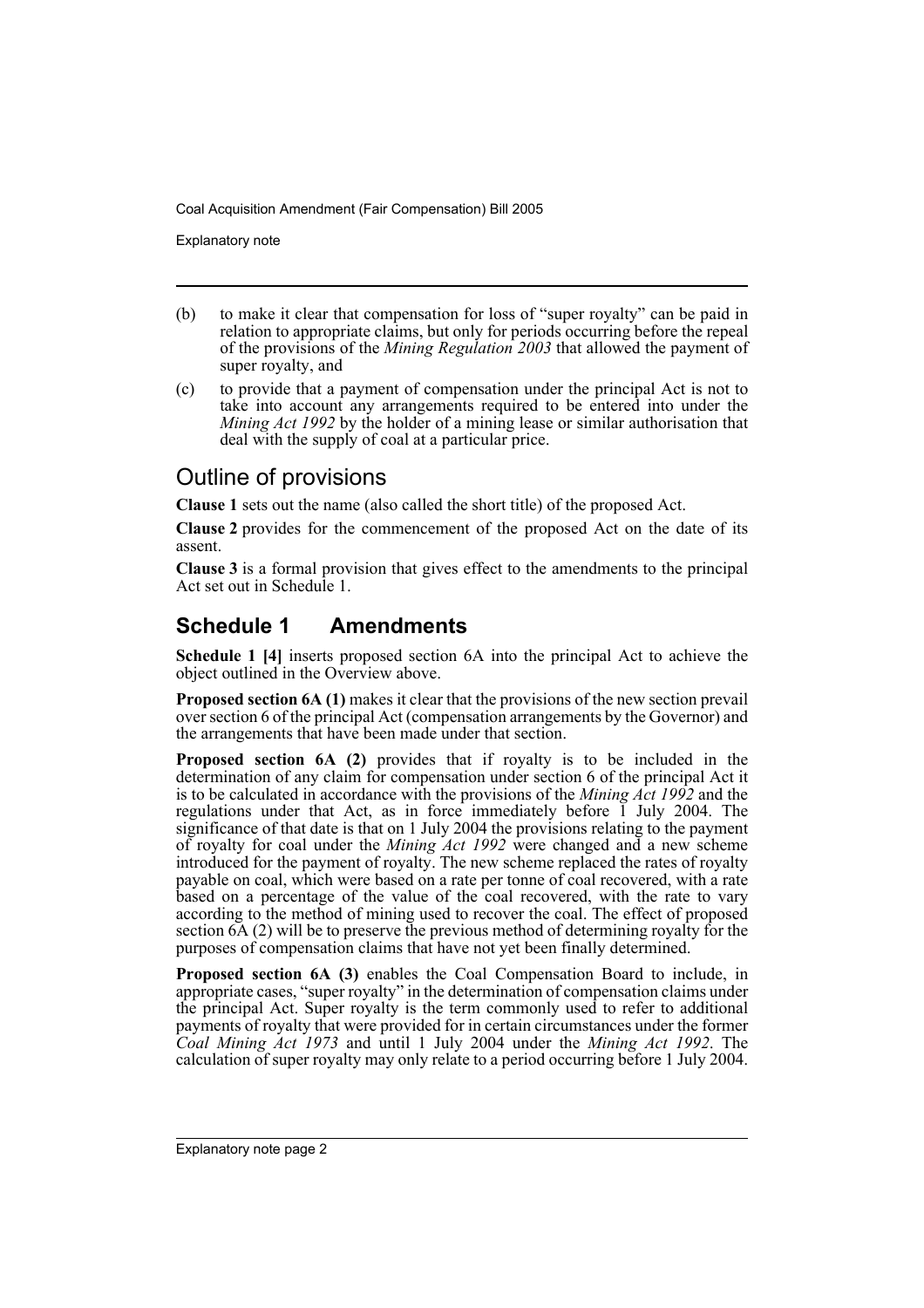Explanatory note

**Proposed section 6A (4)** provides that any calculation of super royalty is to be done in accordance with the relevant provisions under the *Mining Act 1992*, as in force immediately before 1 July 2004. The provisions relating to super royalty under the *Mining Act 1992* were repealed on 1 July 2004.

**Proposed section 6A (5)** ensures that the determination of compensation under section 6 of the principal Act will not include any amount in respect of arrangements entered into by the holder of a mining lease or other authorisation under the *Mining Act 1992* in order to fulfil a requirement for the grant of the lease or other authorisation or a condition of the lease or other authorisation if the arrangements relate to the price at which coal is to be supplied.

**Proposed section 6A (6)** provides that the proposed section extends to claims for compensation that have not been finally determined, including any claim that is the subject of an appeal, judicial review or redetermination.

**Proposed section 6A (7)** makes it clear that the proposed section does not affect any payment of compensation that has already been made in relation to a claim that has been finally determined or entitle any person who has received such a payment to any further compensation in relation to the claim.

**Proposed section 6A (8)** enables the arrangements under section 6 of the principal Act to make provision for the circumstances in which a claim is taken to be finally determined for the purposes of proposed section 6A.

**Proposed section 6A (9)** provides that a reference to a claim in the proposed section includes a reference to an application.

**Schedule 1 [1]–[3]** make consequential amendments.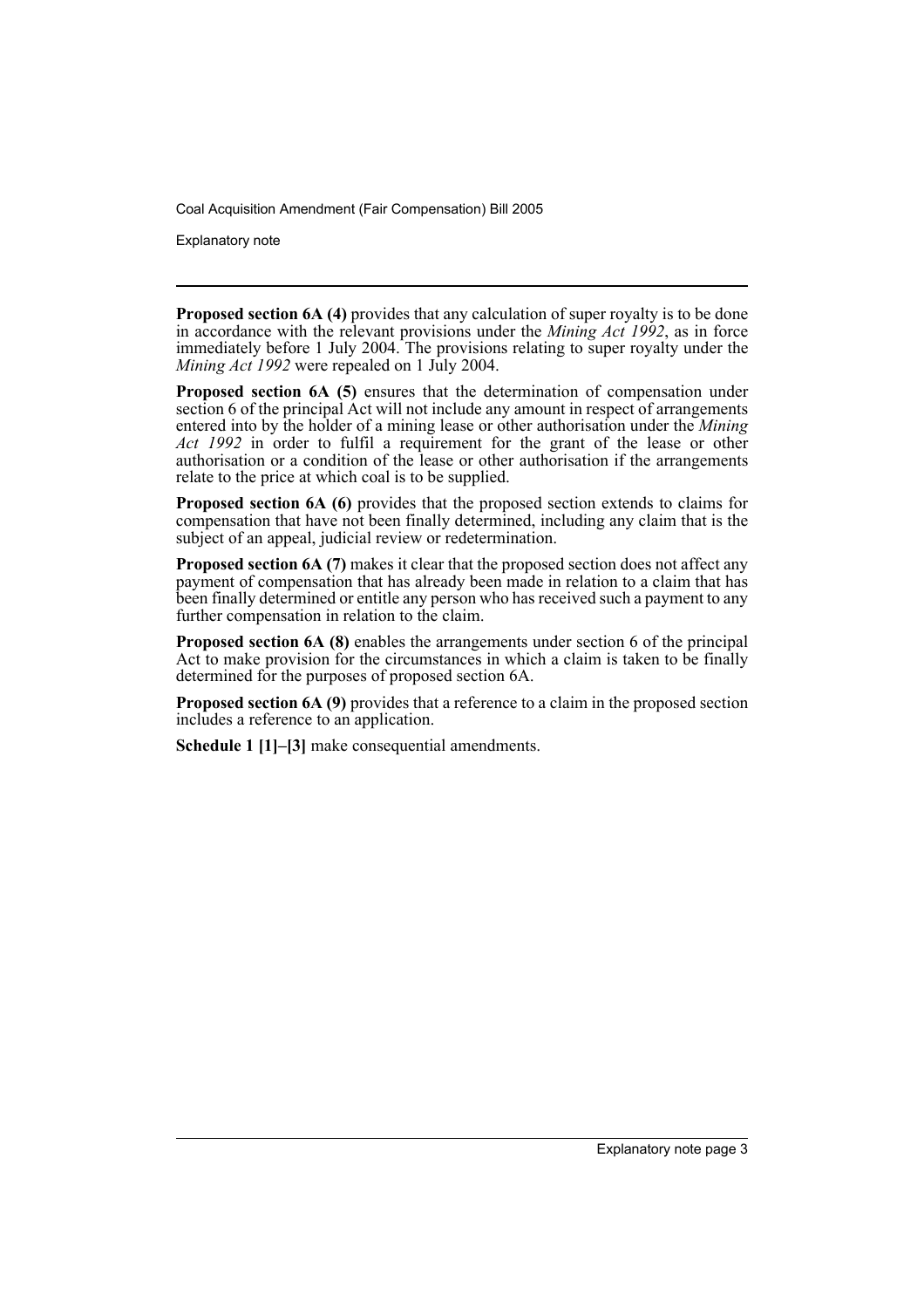Explanatory note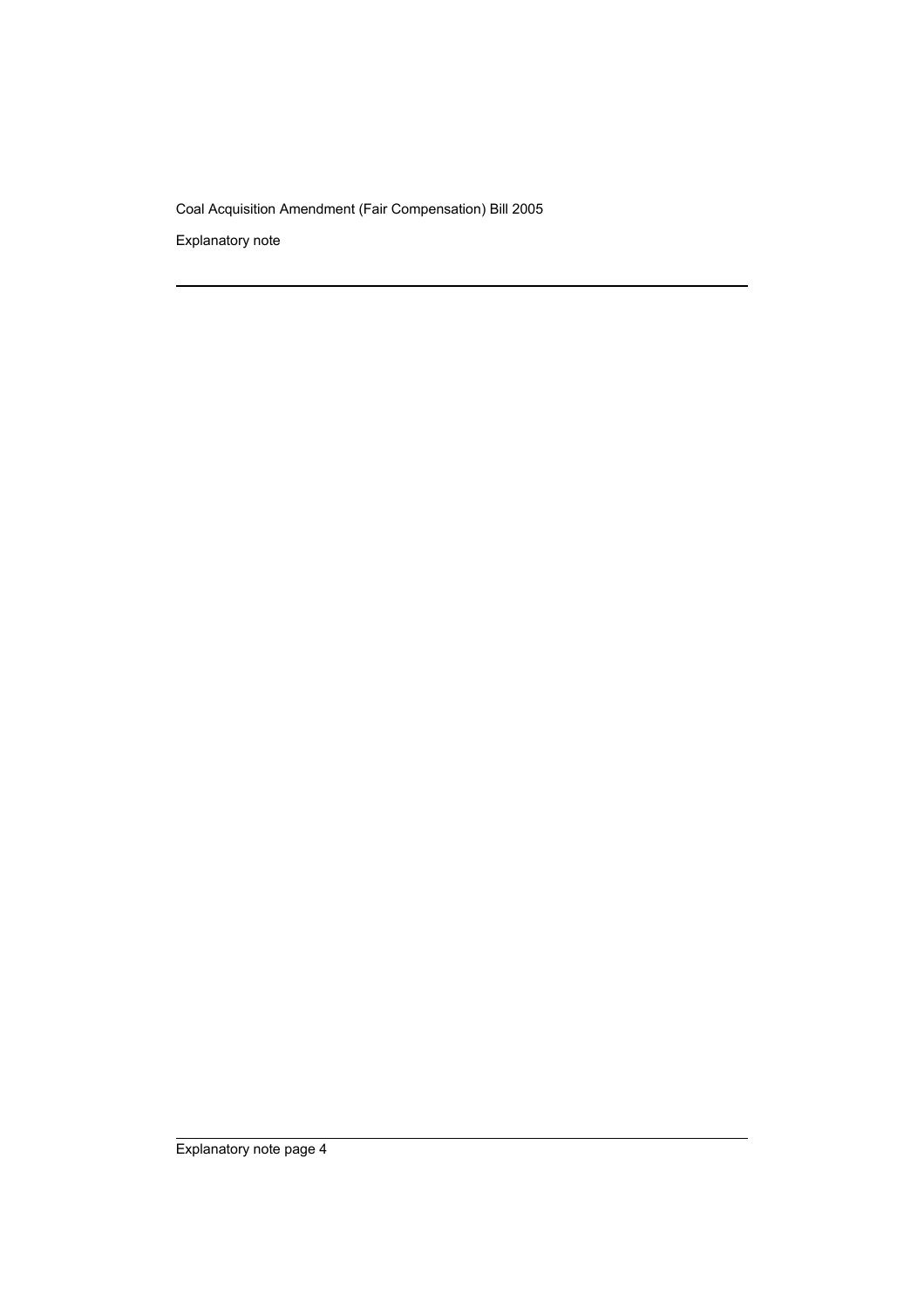First print



New South Wales

# **Coal Acquisition Amendment (Fair Compensation) Bill 2005**

## **Contents**

|    |                                                 | Page |
|----|-------------------------------------------------|------|
| 1. | Name of Act                                     |      |
|    | 2 Commencement                                  |      |
|    | 3 Amendment of Coal Acquisition Act 1981 No 109 |      |
|    | Schedule 1 Amendments                           |      |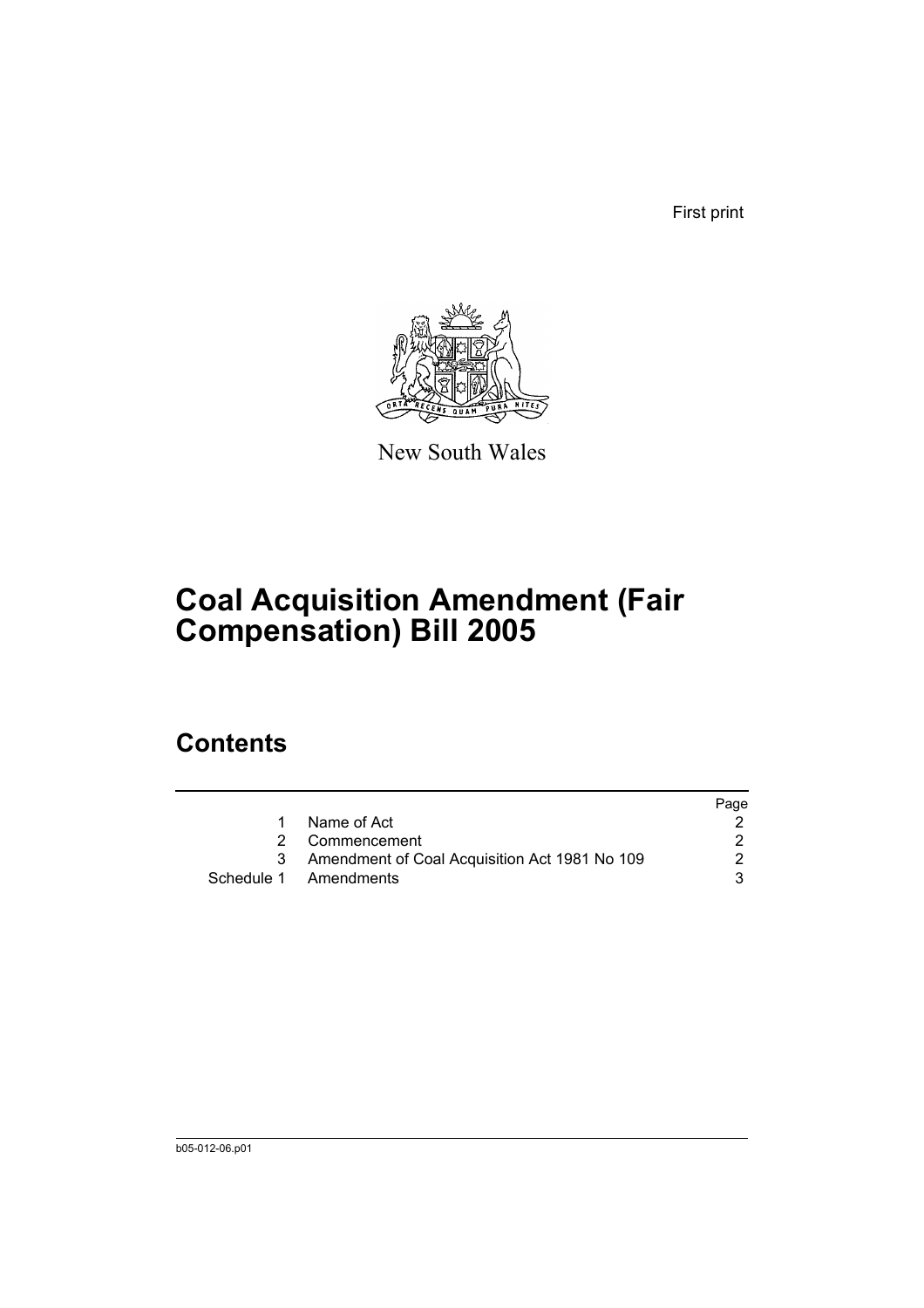**Contents** 

Page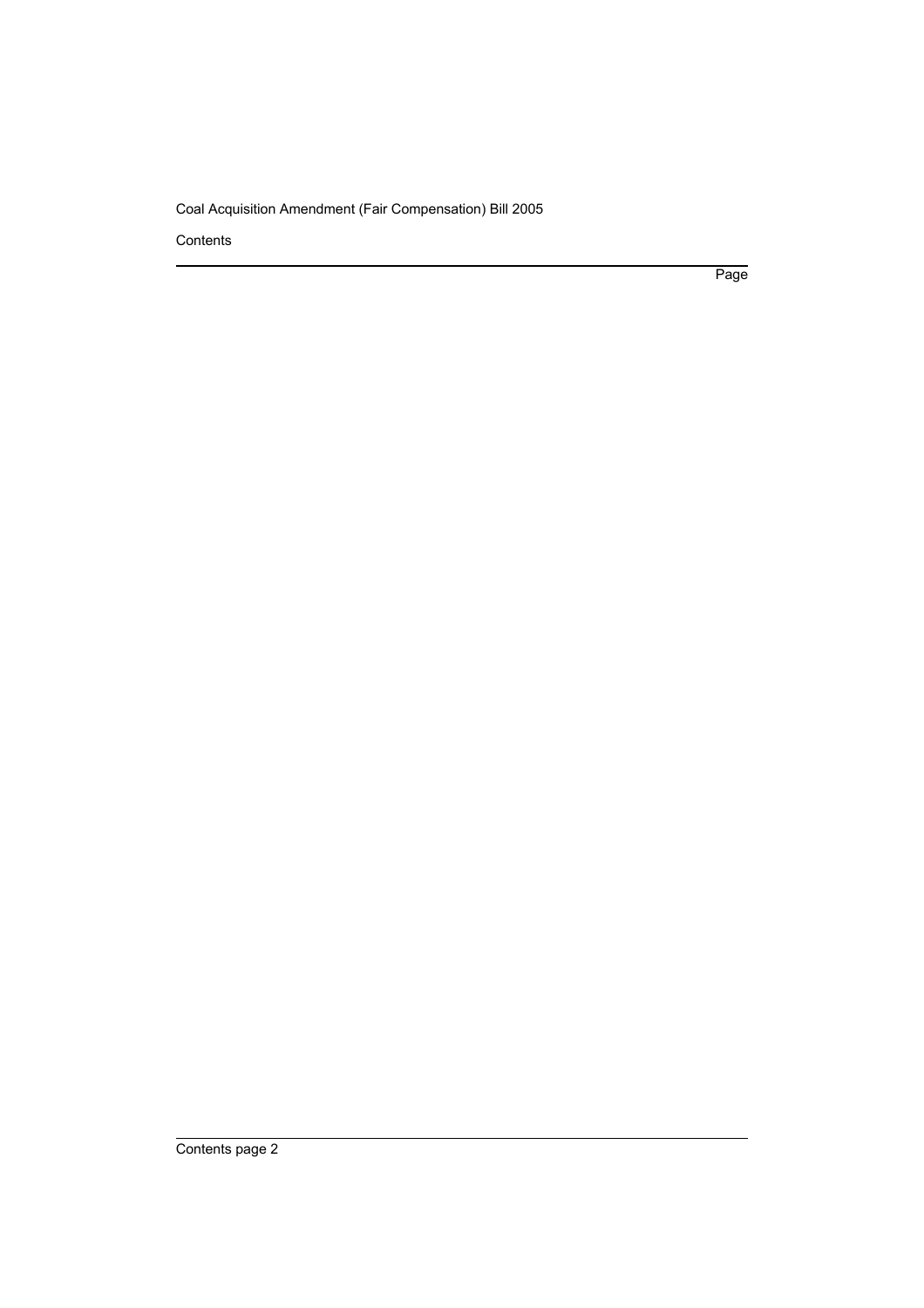

New South Wales

# **Coal Acquisition Amendment (Fair Compensation) Bill 2005**

No , 2005

#### **A Bill for**

An Act to amend the *Coal Acquisition Act 1981* to make further provision for the payment of compensation under that Act; and for other purposes.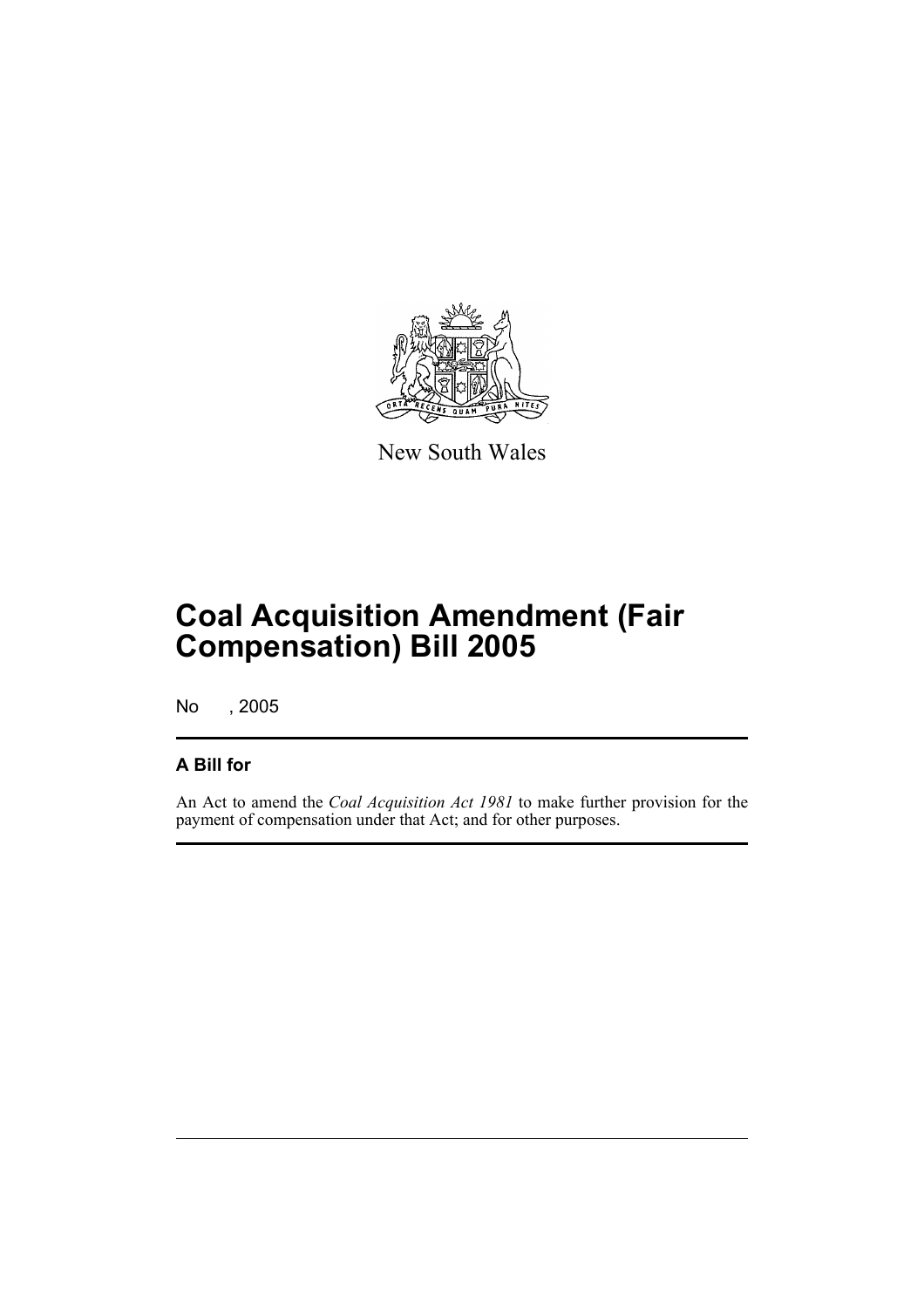<span id="page-7-2"></span><span id="page-7-1"></span><span id="page-7-0"></span>

|              | The Legislature of New South Wales enacts:                                         |                |
|--------------|------------------------------------------------------------------------------------|----------------|
| 1            | Name of Act                                                                        | $\overline{2}$ |
|              | This Act is the <i>Coal Acquisition Amendment (Fair Compensation)</i><br>Act 2005. | 3<br>4         |
| $\mathbf{2}$ | Commencement                                                                       | 5              |
|              | This Act commences on the date of assent to this Act.                              | 6              |
| 3            | Amendment of Coal Acquisition Act 1981 No 109                                      | 7              |
|              | The Coal Acquisition Act 1981 is amended as set out in Schedule 1.                 | 8              |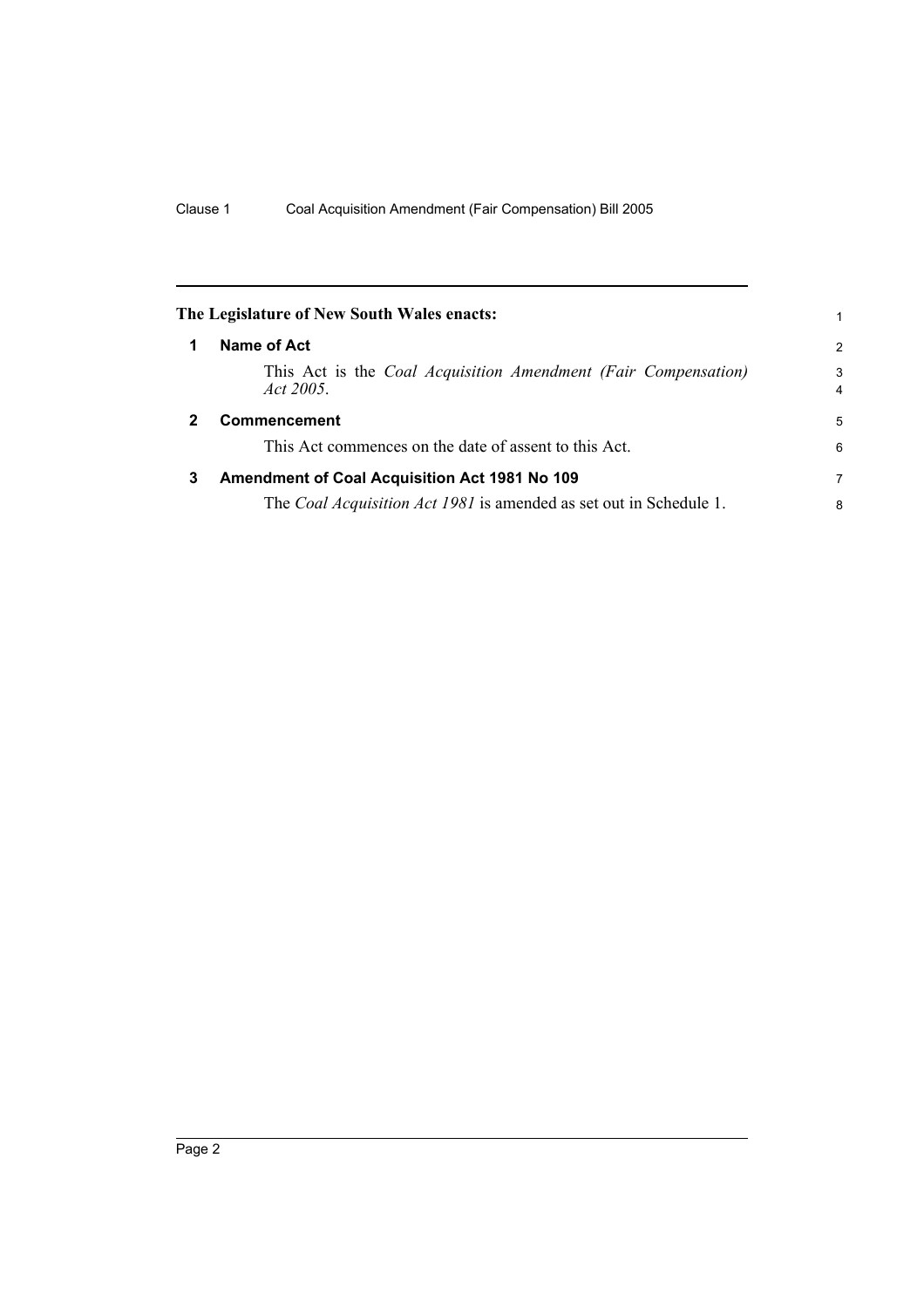Amendments Schedule 1

(Section 3)

1

2

#### <span id="page-8-0"></span>**Schedule 1 Amendments**

| [1] |                                           |                   | <b>Section 3 Definitions</b>                                                                                                                                                                                                                                                                                                                                                                                                                                                                | $\mathfrak{Z}$                               |
|-----|-------------------------------------------|-------------------|---------------------------------------------------------------------------------------------------------------------------------------------------------------------------------------------------------------------------------------------------------------------------------------------------------------------------------------------------------------------------------------------------------------------------------------------------------------------------------------------|----------------------------------------------|
|     |                                           |                   | Insert in alphabetical order:                                                                                                                                                                                                                                                                                                                                                                                                                                                               | $\overline{4}$                               |
|     |                                           |                   | <b>Coal Compensation Board</b> means the New South Wales Coal<br>Compensation Board established under the Coal Acquisition<br>(Compensation) Arrangements 1985.                                                                                                                                                                                                                                                                                                                             | $\sqrt{5}$<br>$\sqrt{6}$<br>$7\overline{ }$  |
| [2] |                                           | revesting         | Section 5B Acquisition of coal on behalf of the Crown otherwise than by                                                                                                                                                                                                                                                                                                                                                                                                                     | $\,8\,$<br>9                                 |
|     |                                           |                   | Omit "New South Wales Coal Compensation Board established under the<br>Coal Acquisition (Compensation) Arrangements 1985" from section 5B (3).                                                                                                                                                                                                                                                                                                                                              | 10<br>11                                     |
|     | Insert instead "Coal Compensation Board". |                   |                                                                                                                                                                                                                                                                                                                                                                                                                                                                                             | 12                                           |
| [3] |                                           |                   | <b>Section 6 Arrangements by the Governor</b>                                                                                                                                                                                                                                                                                                                                                                                                                                               | 13                                           |
|     |                                           |                   | Insert "(taking into account section $6A$ )" after "subsection $(1)$ " in section $6(2)$ .                                                                                                                                                                                                                                                                                                                                                                                                  | 14                                           |
| [4] |                                           | <b>Section 6A</b> |                                                                                                                                                                                                                                                                                                                                                                                                                                                                                             | 15                                           |
|     | Insert after section 6:                   |                   |                                                                                                                                                                                                                                                                                                                                                                                                                                                                                             | 16                                           |
|     | 6A                                        |                   | Special provisions relating to compensation                                                                                                                                                                                                                                                                                                                                                                                                                                                 | 17                                           |
|     |                                           | (1)               | Section 6, and any arrangements made under that section, are<br>subject to the provisions of this section.                                                                                                                                                                                                                                                                                                                                                                                  | 18<br>19                                     |
|     |                                           | (2)               | If royalty is to be included in the determination of compensation<br>under section 6 in relation to any claim, the royalty is to be<br>calculated in accordance with the provisions of the Mining Act<br>1992 and the Mining Regulation 2003 relating to the payment of<br>royalty, as those provisions were in force immediately before<br>1 July 2004.                                                                                                                                    | 20<br>21<br>22<br>23<br>24<br>25             |
|     |                                           | (3)               | Despite subsection (2), the determination of compensation<br>payable under section 6 in relation to any claim must not include<br>an additional amount in respect of royalty under section 283 (1)<br>(b) of the Mining Act 1992 (or any provision of or made under the<br>former Coal Mining Act 1973 relating to the payment of<br>additional royalty) unless the Coal Compensation Board<br>considers it appropriate and the amount relates to a period<br>occurring before 1 July 2004. | 26<br>27<br>28<br>29<br>30<br>31<br>32<br>33 |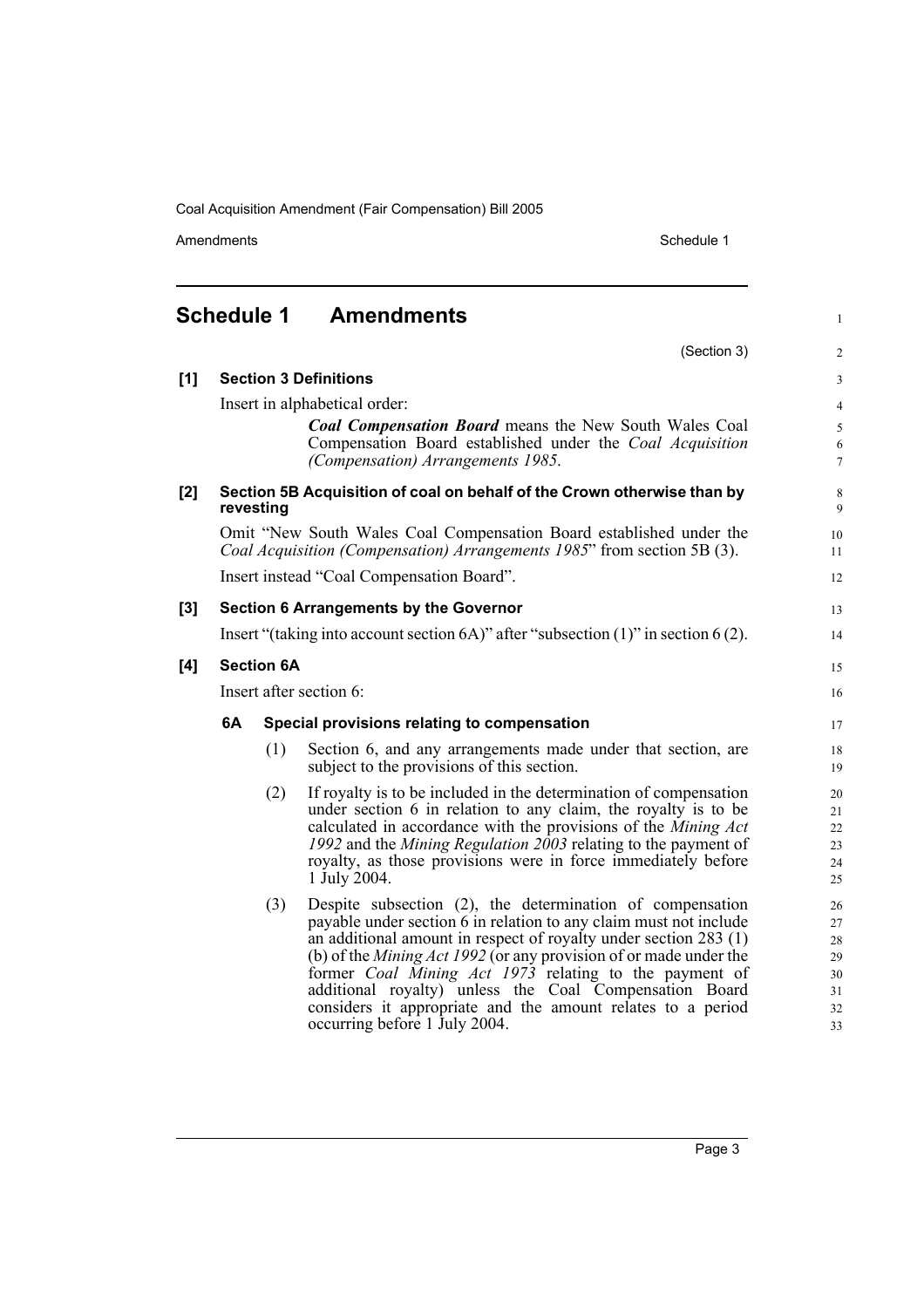Schedule 1 Amendments

- (4) Any additional amount of royalty referred to in subsection (3) is to be calculated in accordance with the provisions of section 283 (1) (b) of the *Mining Act 1992*, and the relevant provisions of the *Mining Regulation 2003*, as in force immediately before 1 July 2004.
- (5) The determination of compensation payable under section 6 in relation to any claim must not include any amount in respect of any contract or other arrangement that:
	- (a) was entered into by an applicant or tenderer for, or the holder of, any lease, licence or other authorisation under the *Coal Mining Act 1973* (as in force before its repeal) or the *Mining Act 1992*, and

- (b) was entered into for the purpose of fulfilling a requirement relating to the grant of the lease, licence or other authorisation or a condition of the lease, licence or other authorisation, and
- (c) related to the price at which coal was to be supplied to another party to the contract or arrangement.
- (6) The provisions of this section extend to any compensation in relation to a claim that has not been finally determined at the commencement of this section, including a claim that is the subject of any appeal, judicial review or redetermination.
- (7) However, the provisions of this section:
	- (a) do not affect any payment of compensation under section 6 made before the commencement of this section if the payment was in respect of a claim that had been finally determined before that commencement, or
	- (b) do not entitle any person who has received a payment referred to in paragraph (a) in respect of a claim to any further payment of compensation under section 6 in respect of the claim.